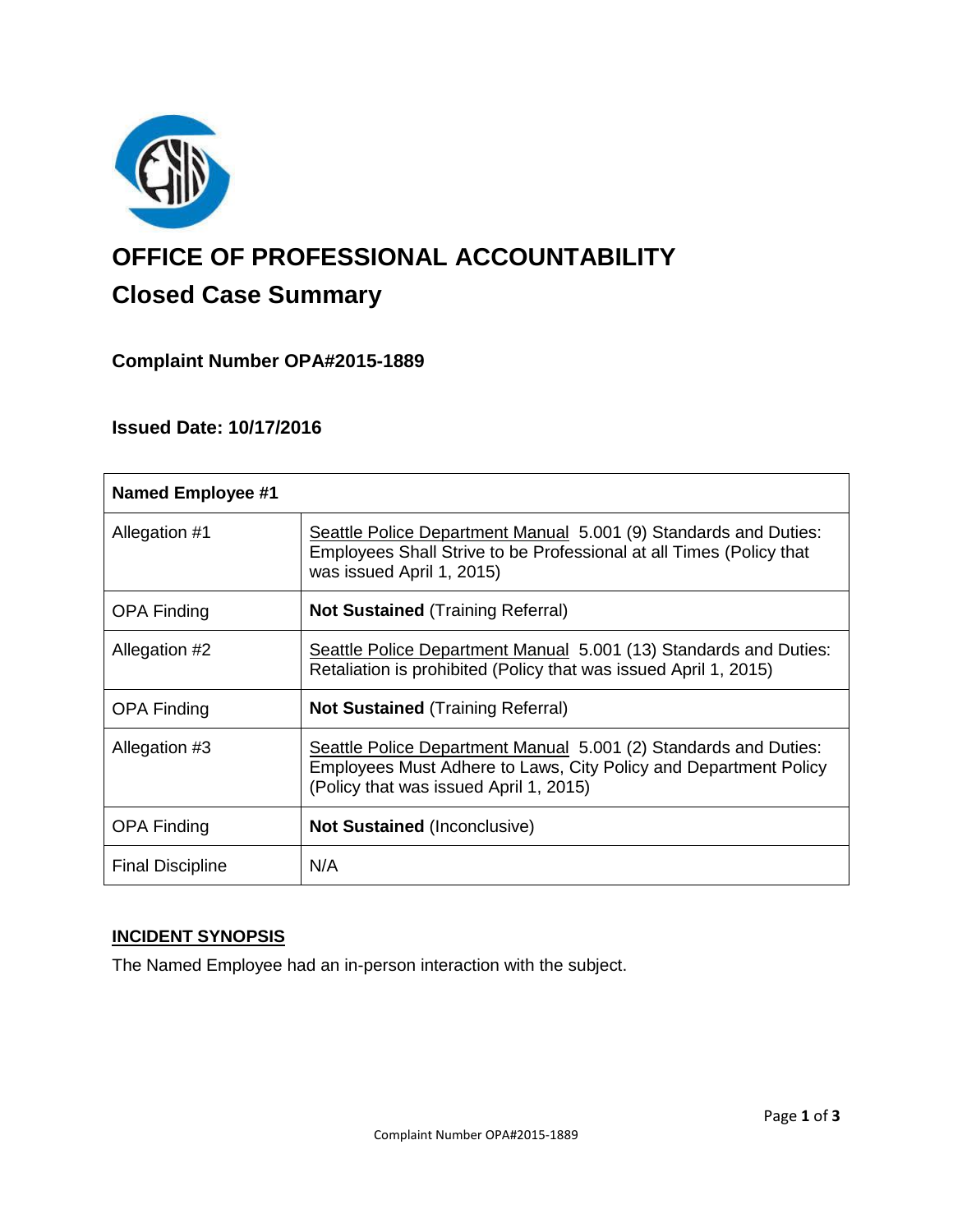## **COMPLAINT**

The complainant, a supervisor within the Department, alleged that the Named Employee discredited the Seattle Police Department (SPD) and himself as a SPD employee through a series of actions allegedly taken by the Named Employee in December 2015 and March 2016.

## **INVESTIGATION**

The OPA investigation included the following actions:

- 1. Review of complaint memo
- 2. Interview of witnesses
- 3. Search for and review of all relevant records and other evidence
- 4. Interviews of SPD employees

## **ANALYSIS AND CONCLUSION**

The preponderance of the evidence from this investigation shows a long-running and bitter enmity existed between the Named Employee and a member of the community (the subject). The roots of this appear to be based in a combination of political disputes from their mutual country of origin and recent disagreements over their roles in the local refugee community. The evidence, while not conclusive, points to actions by the Named Employee that upset the subject and may have been intentional on the part of the Named Employee as a means to goad and annoy the subject. The Named Employee should be clearly and sternly reminded of his obligation to avoid any behavior that might annoy, harass, or otherwise bother the subject or any other member of the community. This is his responsibility, both as a SPD employee and as a visible representative to the community.

The subject alleged the Named Employee sent an email to her employer as an act of retaliation for the OPA complaint she filed against the Named Employee. While the preponderance of the evidence is insufficient to either confirm or refute this allegation, the email sent by the Named Employee appeared to be a part of a long-running and bitter dispute between the Named Employee and the subject. The Named Employee appeared to bear some responsibility for this dispute and his actions clearly upset the subject. The Named Employee must be made to understand his obligation to avoid any such behavior as an ambassador for SPD.

The subject alleged that, on a particular date, the Named Employee drove his car in such a manner that he might have hit the subject and a companion who were on foot in a parking lot. The preponderance of the evidence from this investigation was not sufficient to either prove or disprove this allegation. There was an encounter on that date in a parking lot and the Named Employee was driving his personal vehicle in the area where the subject and her companion were standing. However it is not clear how fast the Named Employee was driving and if he was attempting to strike or threaten to strike either pedestrian.

#### **FINDINGS**